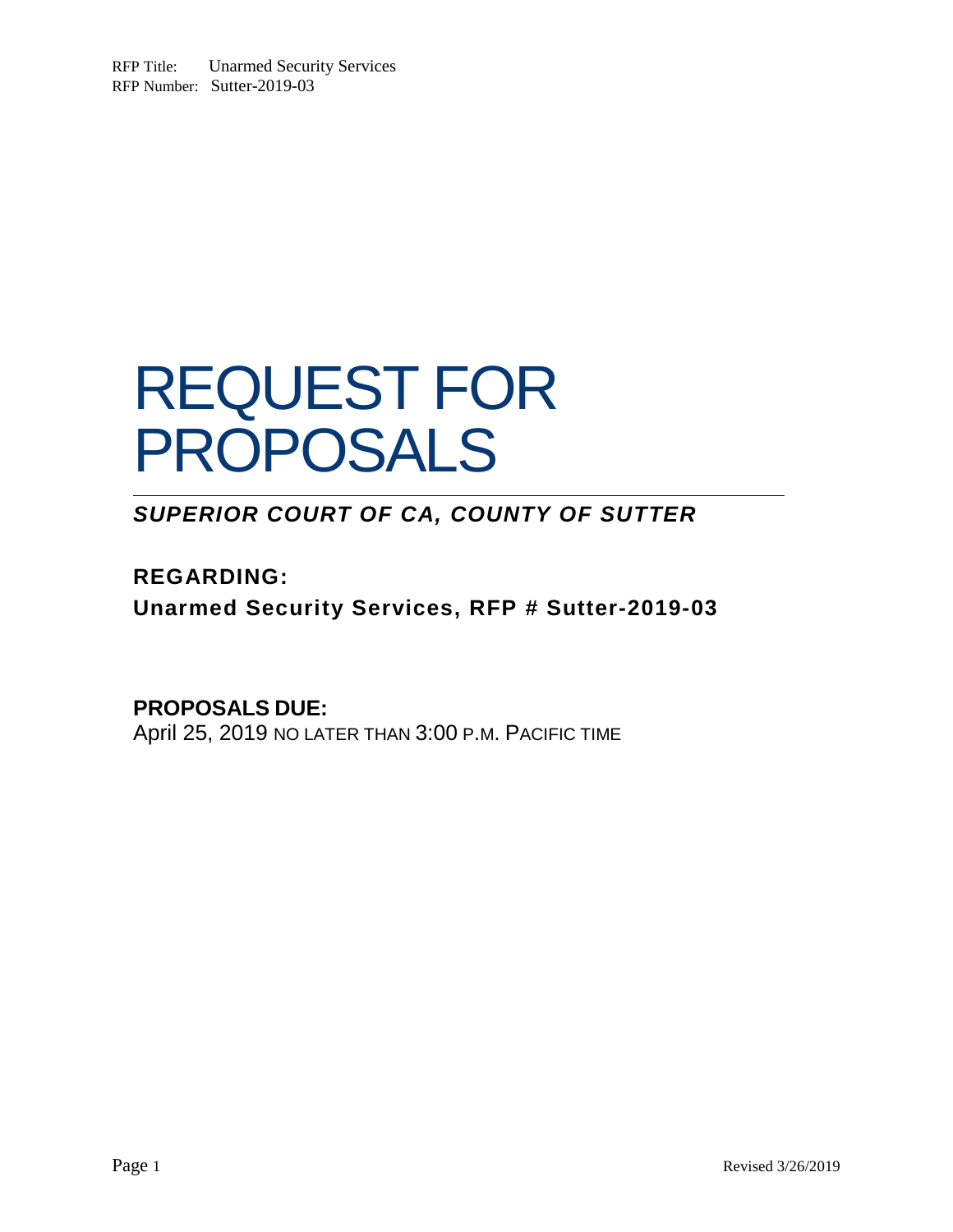## **1.0 BACKGROUND INFORMATION**

The purpose of this Request for Proposals ("RFP") is to solicit proposals from qualified Proposers to select and retain an experienced security firm to provide unarmed security services for the Superior Court of California, County of Sutter ("Court").

Interested and qualified Proposers who can demonstrate their ability to successfully provide the Services described in this RFP are invited to submit a proposal. Proposals shall be submitted in accordance with the requirements set forth in this document.

An Agreement ("Agreement") will be awarded to the Proposer who has met or surpassed the Court's requirements and who has submitted the highest scored proposal. All materials submitted in response to this RFP shall become a part of the proposal, and may be incorporated in a subsequent Agreement between the Court and the selected Proposer.

The use of the term "Proposer" in this RFP shall be considered synonymous with the term "Contractor". The use of the term "Agreement" in this RFP shall be considered synonymous with the term "Contract".

#### **2.0 DESCRIPTION OF SERVICES AND DELIVERABLES**

The Court seeks the services of a professional, experienced, and qualified security services company ("Proposer") to provide unarmed security services to the Court as specified herein.

#### **2.1 GENERAL DESCRIPTION:**

Contractor will provide two (2) unarmed security guards who, under the direction of designated court staff or Sheriff personnel, will:

- Screen persons and parcels for dangerous and illegal objects upon entry into the Court facility using the Court's electronic detection and imaging equipment in a courteous and service-oriented manner.
- Deny access to the Court facility to those individuals who possess, or who they have reason to suspect they possess, firearms, stun guns, tasers, knives, or anything else that can be used as a weapon unless specifically authorized by the Court. Also prohibited are any ignition devices or flammable items, and any topical or inhalation irritants.
- Remain distraction-free so as to be aware of all activity and court users prior to entry into the Courthouse lobby.
- Conduct searches of courtrooms and surrounding areas prior to court sessions to ensure courtroom security and proper placement of courtroom equipment; observe people and activities during court sessions and in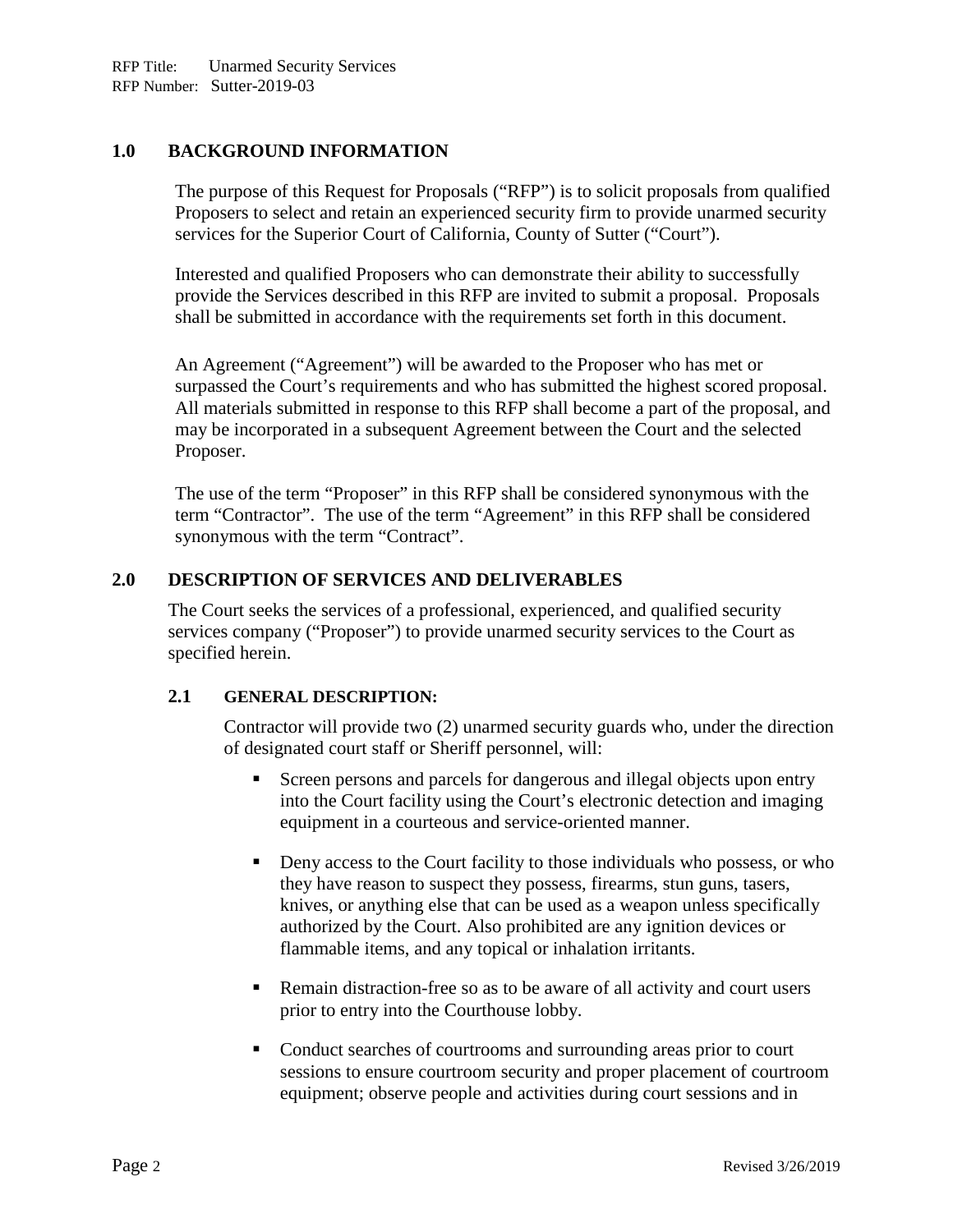public areas and report security violations or suspicious items to a deputy sheriff or other appropriate personnel, or use the alarm system for emergencies; and, take immediate first aid/CPR action when needed.

- **Perform periodic sweeps of the grounds outside and around the** Courthouse to ensure the safety and security of those who work or have business at the Courthouse.
- Comply with Court policies regarding screening, including any periods of time that require enhanced screening at the direction of the Senior Court Attendant or the Court Manager providing supervision to the Court Attendant Unit.
- Direct members of the media and public to appropriate areas or personnel for assistance; respond to questions from the public in a courteous and service-oriented manner; assist and refer to appropriate staff requests from disabled persons for obtaining access to courthouse services and sessions.
- **Provide assistance in the process for secure shutdown of the facility as** directed.
- Contact appropriate personnel or agency in the event of a medical or other safety emergency. Comply with evacuation plans in the event of an emergency and report actions to sheriff personnel.
- **Prepare a written incident report for any security or safety incident that** occurs outside of the presence of a court attendant employee.

## **2.2 FACILITY PROFILE:**

The Superior Court of California, County of Sutter, is located at 1175 Civic Center Blvd, Yuba City, California. The Courthouse is a three-story building with a basement. There are six (6) courtrooms, a jury assembly room, and other Court associated offices. The Courthouse has a single public point of entry on the first floor which leads to security screening. Security screening equipment consists of two (2) X-ray machines, two (2) magnetometers, hand-held wands, and additional security systems; in particular, closed-circuit television (CCTV) monitors and a wireless duress alarm system.

#### **2.3 STAFFING:**

Current staffing levels are two guards for screening with the use of an x-ray machine, a magnetometer, and a hand wand. Breaks and lunches may be relieved by a bailiff or court attendant employee. It is up to each Proposer to recommend staffing levels other than what is outlined in this RFP.

The Courthouse has deputy sheriff support along with a Sheriff's radio**.**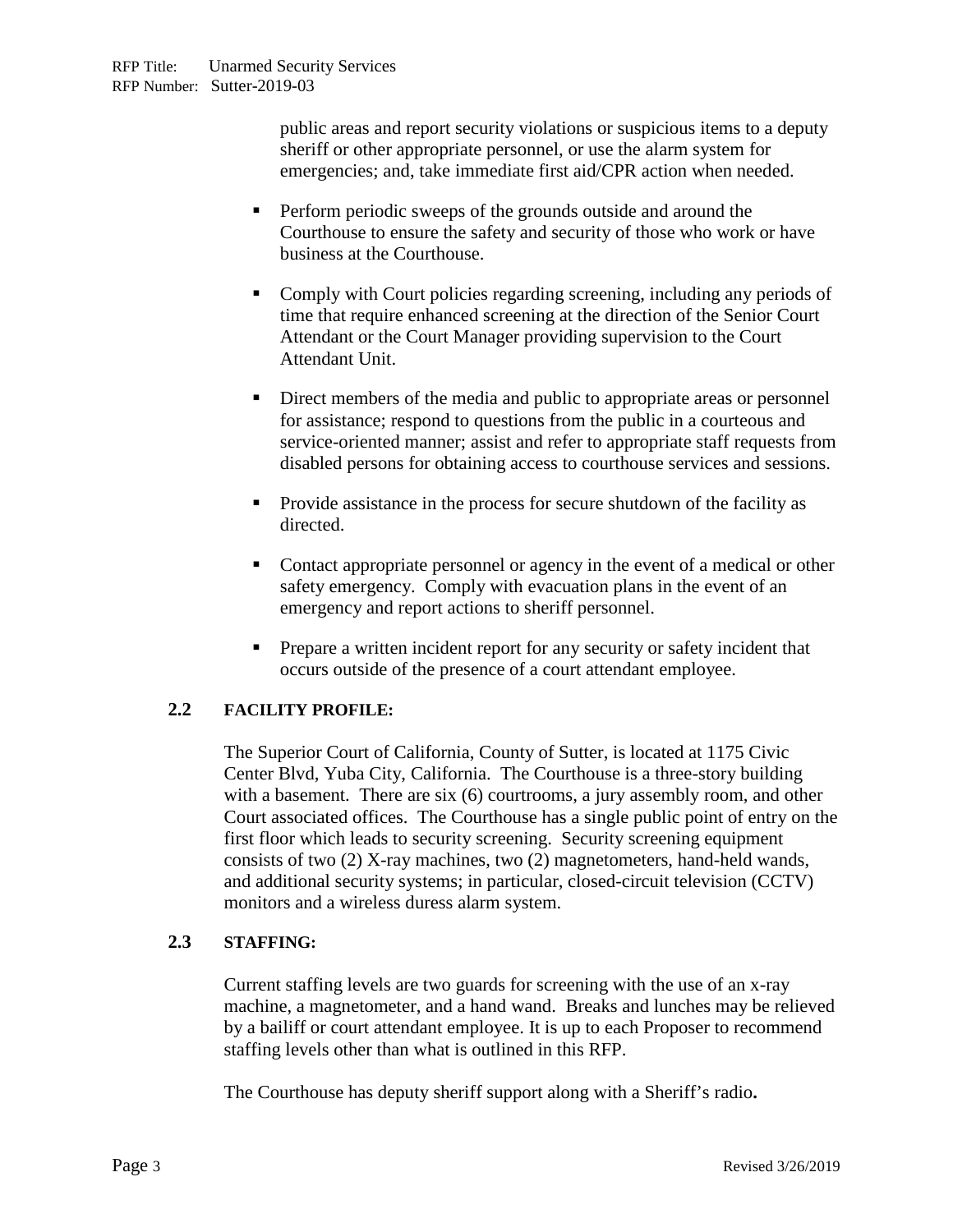## **2.4 UNIFORMS:**

Contractor shall provide appropriate uniforms to unarmed security guards bearing a patch identifying the contractor. Unarmed security guards shall wear a picture identification card provided by the Court. All garments which are designed or intended to provide ballistic or puncture protection to the wearer shall be worn in a concealed fashion.

## **2.5 TRAINING ON EQUIPMENT:**

Because Court personnel do not have expertise on the operation of equipment, it will be the Proposer's responsibility to train staff as required, directly with the manufacturer or other parties available to train. Staff should also be trained on the California Code of Regulations, Title 17, which governs the use of radiationemitting devices and the requirements for an effective Radiation Protection Program.

## **3.0 TIMELINE FOR THIS RFP**

The Court has developed the following list of key events related to this RFP. All dates are subject to change at the discretion of the Court.

| <b>EVENT</b>                                       | DATE                          |
|----------------------------------------------------|-------------------------------|
| RFP issued                                         | March 28, 2019                |
| Deadline for questions submitted to                | April 2, 2019                 |
| admin@suttercourts.com                             |                               |
| Questions and answers posted at                    | April 5, 2019                 |
| www.suttercourts.com                               |                               |
| (estimate only)                                    |                               |
| Latest date and time proposal may be submitted     | April 25, 2019                |
|                                                    | No Later Than 3:00 PM         |
| Evaluation of proposals ( <i>estimate only</i> )   | April 26, 2019 - May 17, 2019 |
| Notice of Intent to Award ( <i>estimate only</i> ) | May 20, 2019                  |
| Negotiations and execution of contract             | May 21, 2019 – June 30, 2019  |
| <i>(estimate only)</i>                             |                               |
| Contract start date (estimate only)                | July 1, 2019                  |
| Contract end date <i>(estimate only)</i>           | June 30, 2022                 |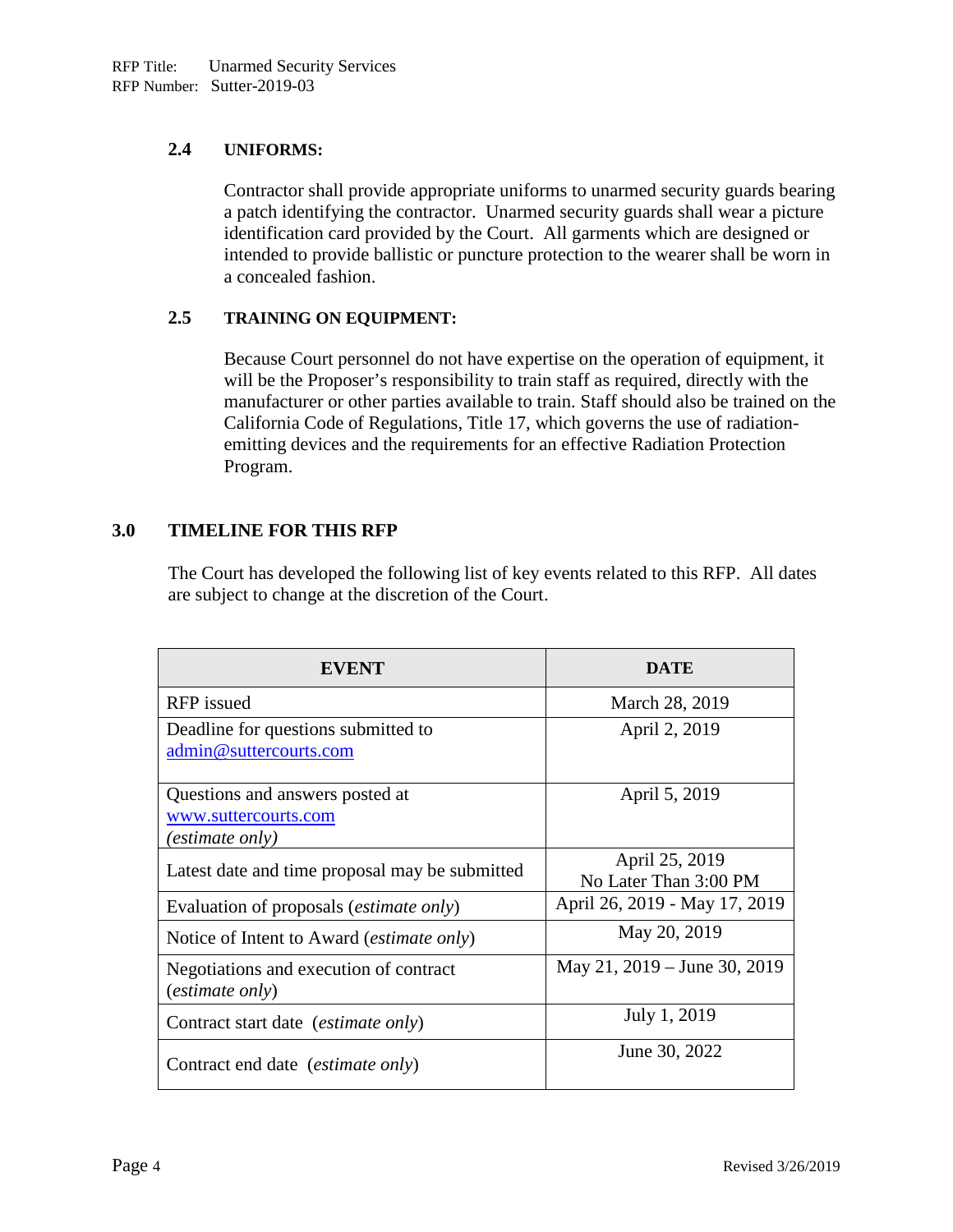## **4.0 RFP ATTACHMENTS**

The following attachments are included as part of this RFP:

| <b>ATTACHMENT</b>           | <b>DESCRIPTION</b>                                                |
|-----------------------------|-------------------------------------------------------------------|
| Attachment 1:               | These rules govern this solicitation.                             |
| <b>Administrative Rules</b> |                                                                   |
| Governing RFPs              |                                                                   |
| (Non-IT Services)           |                                                                   |
| <b>Attachment 2: Court</b>  | If selected, the person or entity submitting a proposal (the      |
| <b>Standard Terms and</b>   | "Proposer") must sign this Court Standard Form agreement.         |
| Conditions                  |                                                                   |
| Attachment 3:               | On this form, the Proposer must indicate acceptance of the        |
| Proposer's                  | Terms and Conditions or identify exceptions to the Terms and      |
| Acceptance of               | Conditions.                                                       |
| Terms and                   |                                                                   |
| Conditions                  |                                                                   |
| Attachment 4:               | The Proposer must complete the General Certifications Form        |
| General                     | and submit the completed form with its proposal.                  |
| <b>Certifications Form</b>  |                                                                   |
| <b>Attachment 5: Darfur</b> | The Proposer must complete the Darfur Contracting Act             |
| <b>Contracting Act</b>      | Certification and submit the completed certification with its     |
| Certification               | proposal.                                                         |
| Attachment 6: Payee         | This form contains information that the Court requires to process |
| Data Record Form            | payments. The form must be completed and submitted.               |
| Attachment 7:               | The Unruh Civil Rights Act and California Fair Employment         |
| Unruh and FEHA              | and Housing Act Certification must be completed and submitted.    |
| Certification               |                                                                   |
| Attachment 8:               | The Proposer must complete the Cost Proposal and submit the       |
| Cost Proposal               | completed certification with its cost proposal (to be submitted   |
|                             | separately from the technical proposal).                          |
|                             |                                                                   |

## **5.0 SUBMISSIONS OF PROPOSALS**

5.1 Proposals should provide straightforward, concise information that satisfies the requirements of the "Proposal Contents" section below. Expensive bindings, color displays, and the like are not necessary or desired. Emphasis should be placed on conformity to the RFP's instructions and requirements, and completeness and clarity of content.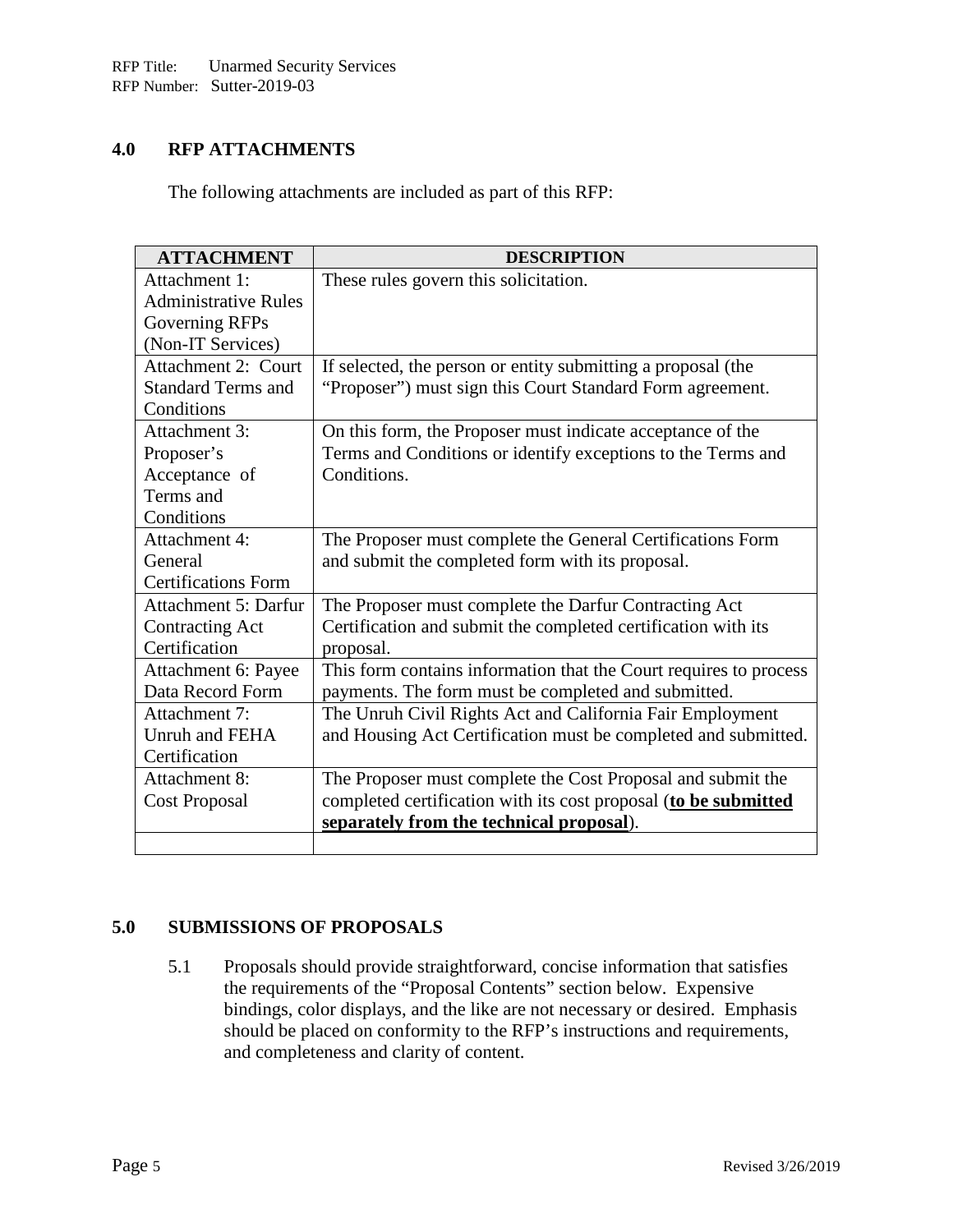- 5.2 The Proposer must submit its proposal in two parts, the technical proposal and the cost proposal.
	- a. The Proposer must submit **one (1) original** of the technical proposal. The original must be signed by an authorized representative of the Proposer. The original technical proposal must be submitted to the Court in a single sealed envelope, separate from the cost proposal. The Proposer must write the RFP title and number on the outside of the sealed envelope.
	- b. The Proposer must submit **one (1) original** of the cost proposal. The original must be signed by an authorized representative of the Proposer. The original cost proposal must be submitted to the Court in a single sealed envelope, separate from the technical proposal. The Proposer must write the RFP title and number on the outside of the sealed envelope.
	- c. The Proposer must submit an electronic version of the entire proposal on CD-ROM or USB memory stick/flash drive. The files must be in Word, or Excel formats.
- 5.3 Proposals must be delivered by the date and time listed on the coversheet of this RFP to:

Superior Court of California, County of Sutter Attn: Court Fiscal Manager 1175 Civic Center Blvd. Yuba City, CA 95993

- 5.4 Late proposals will not be accepted.
- 5.5 Only written proposals will be accepted. Proposals must be sent by registered or certified mail, courier service (e.g. FedEx), or delivered by hand. Proposals may not be transmitted by fax or email.

## **6.0 PROPOSAL CONTENTS**

- **6.1 Technical Proposal.** The following information must be included in the technical proposal. A proposal lacking any of the following information may be deemed non-responsive.
- a. The Proposer's name, address, telephone and fax numbers, and federal tax identification number. Note that if the Proposer is a sole proprietor using his or her social security number, the social security number will be required before finalizing a contract.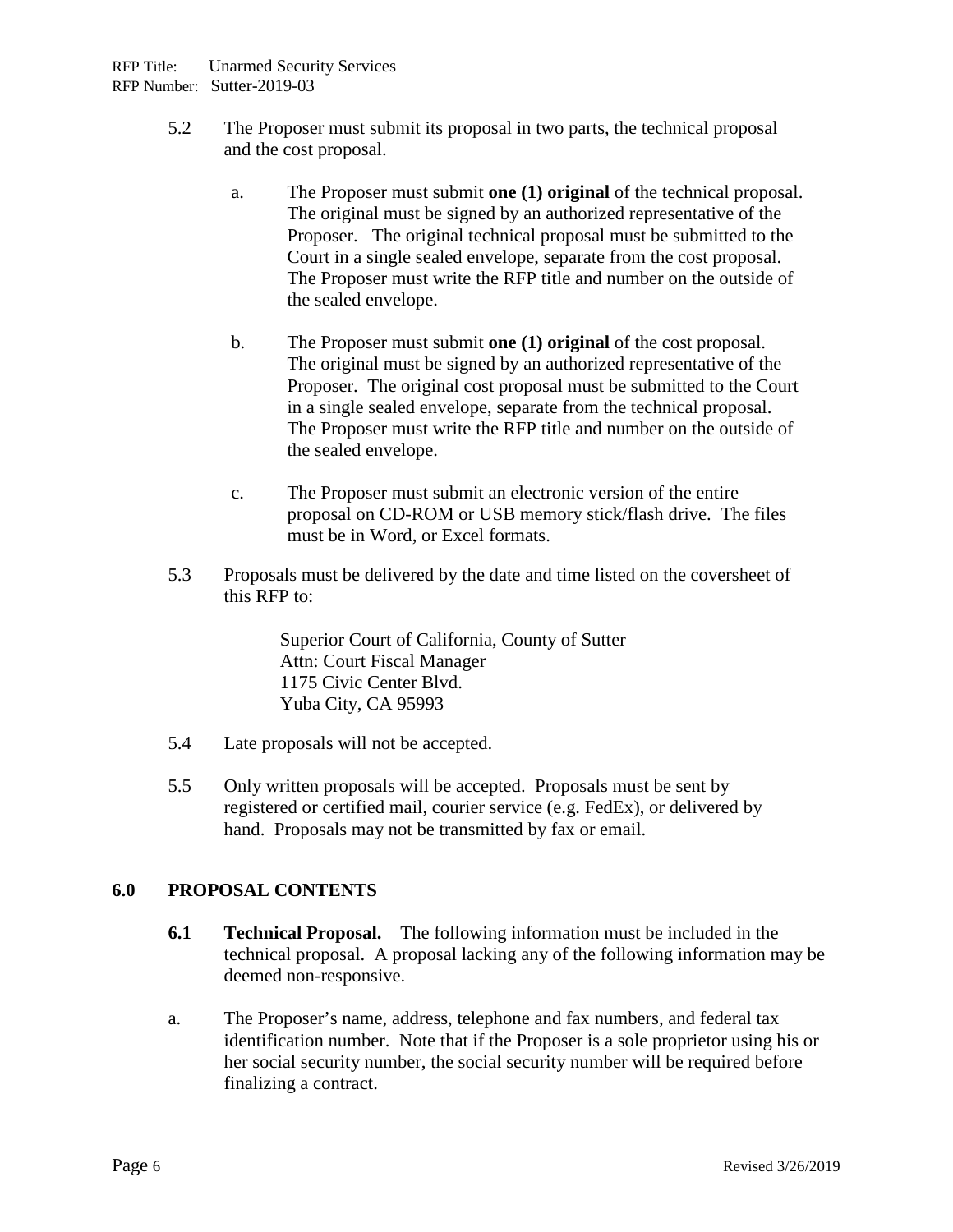- b. Name, title, address, telephone number, and email address of the individual who will act as the Proposer's designated representative for purposes of this RFP.
- c. An Executive Summary: The Proposer must provide a "high-level", general overview of how it proposes to accomplish the requirements of this RFP. The Executive Summary should demonstrate the Proposer's understanding of the requirements.
- d. For each key staff member, that Court will be interfacing with: a resume describing the individual's background and experience, as well as the individual's ability and experience in conducting the proposed activities.
- e. Names, addresses, and telephone numbers of a minimum of three (3) clients for whom the Proposer has conducted similar services. The Court may check references listed by the Proposer.

## **6.2 Company Profile**

Proposer shall provide a short description of its company and a summary of how the proposer will provide the requested services.

#### **6.3 Company Background Information**

The Court requires the Proposer to be a reputable company of strong financial standing with prior experience providing Unarmed Security Services. The Proposer's proposal must provide the information requested below. If the Proposer is a joint venture, information about the Prime Subcontractor and the Subcontractor must be submitted separately. The information to be provided is as follows:

- A short narrative description of the Proposer's organization, including organization charts and indication of company officers where applicable.
- Principal type of business.
- Total number of years in business.
- Number of years providing products and services similar in size and scope to those requested in this RFP.
- Significant transactional events in the past five (5) years such as: bankruptcies, mergers, acquisitions, initial public offerings (IPO's).
- Annual contract value of the vendor's three (3) largest contracts for similar products and services in the past three (3) years.
- Percent of turnover of service staff for each of the last three (3) years in the Proposer's organization that will be responsible for providing products and services described in this RFP (e.g. Security Guards, Account Manager, Customer Service personnel, etc.).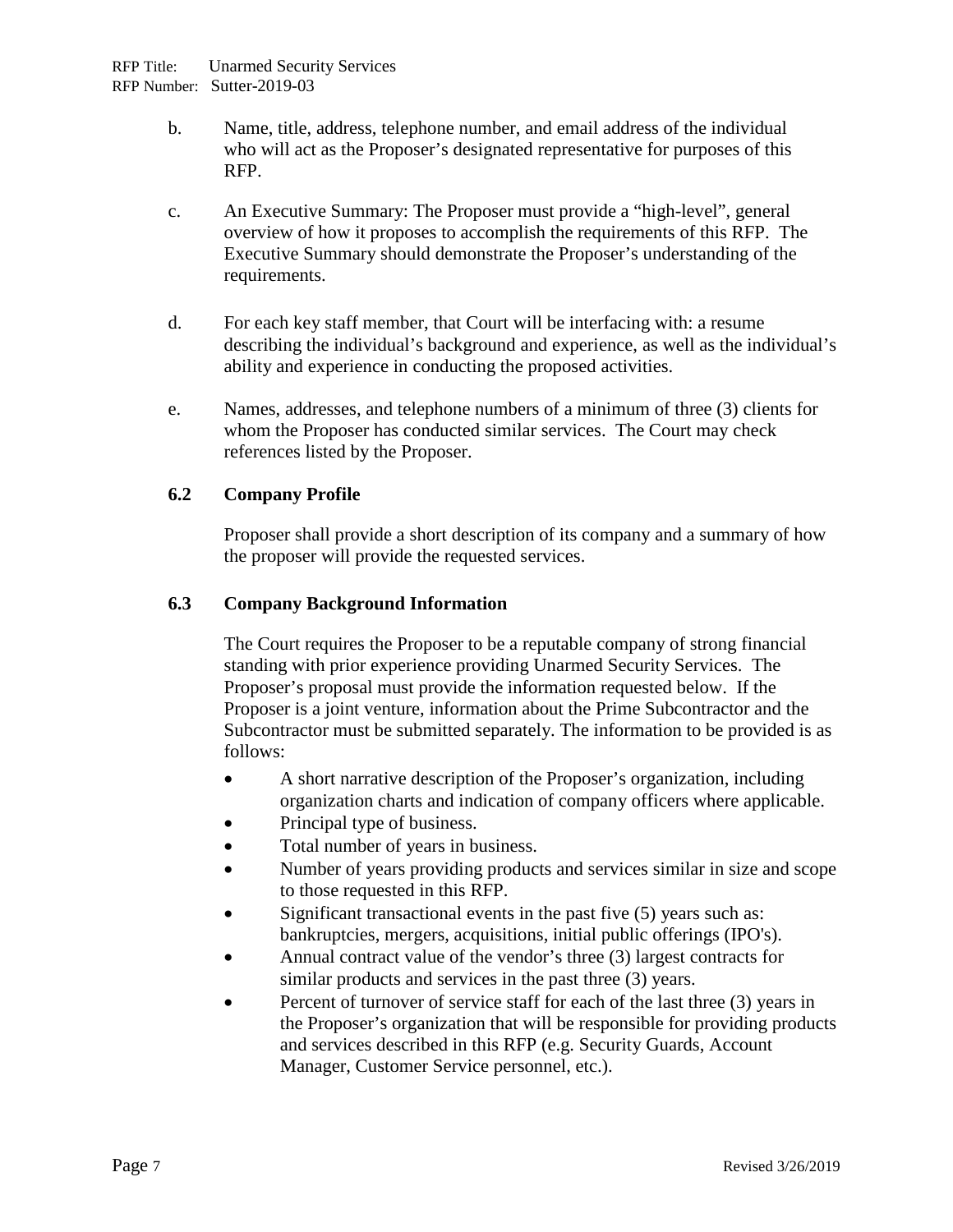• Provide experience of key personnel, e.g., officer, directors, managers (as applicable) and key employees that will be working closely with our project.

If subcontractors are proposed for this RFP, describe the Proposer's contract management process for subcontractors included in the Proposer's proposal and provide copies of signed formal contracts (e.g., teaming contracts or any other legally binding document), if any exist, between the proposer and each proposed subcontractor.

#### **6.4 Subcontracts**

If the Proposer intends to subcontract, describe the Proposer's experience with each of the proposed subcontractors. For each proposed subcontractor provide the names, addresses, and telephone numbers for a minimum of three (3) customer references, for products and services similar to those described in this RFP. The Proposer should include a brief description of the scope of products and services provided to the customer and the duration of the contract.

#### **6.5 Subcontractors**

If subcontractors are proposed for this RFP, provide the following information for each Subcontractor:

- Subcontractor name and address.
- Federal identification and/or social security number.
- If incorporated, in which state.
- A short narrative of the subcontractor's organization, including organization charts and indication of company officers where applicable.
- Principal type of business.
- Total number of years in business.
- Number of years providing services similar in size and scope to those requested in this RFP.
- Significant transactional events in the past five (5) years such as: bankruptcies, mergers, acquisitions, initial public offerings (IPO's).
- Percent of turnover of service staff for each of the last three (3) years in the Subcontractor's organization that will be responsible for providing services described in this RFP (e.g. Security Guard, Account Manager, Customer Service personnel, etc.).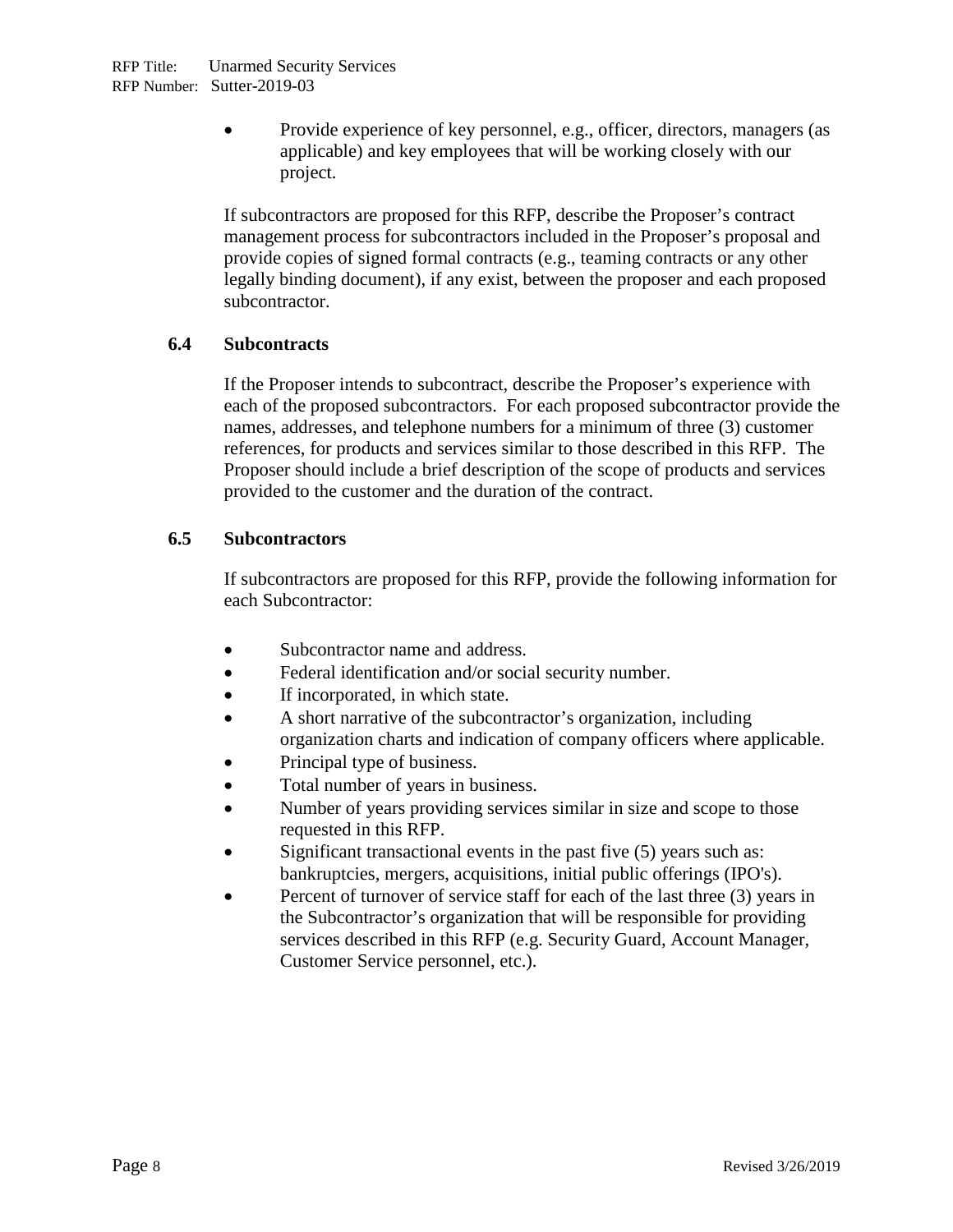## **6.6 Experience and Qualifications**

#### **Prior Experience and References**

The Court requires the Proposer and its subcontractors to have prior experience in all aspects of the services described in this RFP for customers similar to or with relevance in the size, complexity and scope of this RFP. Proposer shall:

- Describe the Proposer's experience as it pertains to providing products and services similar in size, complexity and scope to those required under this RFP and in the manner required pursuant to this RFP.
- Provide the names, addresses, and telephone numbers for a minimum of three (3) customers for whom the Proposer has provided similar services within the last 18 months. The Proposer should include a brief description of the scope of services provided to the customer and the duration of the contract. The Court may contact some or all of the references provided in order to determine the Proposer's performance record. The Court reserves the right to contact references other than those provided in the proposal and to use the information gained from them in the evaluation process.

#### **6.7 Proposed method to complete the work.**

Proposer shall provide a project plan and staffing proposal that describes how the Proposer intends to provide the requested services. The description shall include, but is not limited to, the following:

- Who will perform services
- Supervisory plan
- Relief staffing plan
- Account Team structure and role (including description of sales contact process, Account Team support, and periodic account review process)
- Communication process with the Court and the Proposer
- Training (initial and ongoing) & Accreditation of Guards
- Time Schedule
- Program Evaluation
- Attire
- Training on ADA certification process and the Radiation Protection Program.

#### **6.8 Customer Service**

Describe the level of customer service that will be provided to the Court and also towards the visitors and clients of the Court, including procedures that will ensure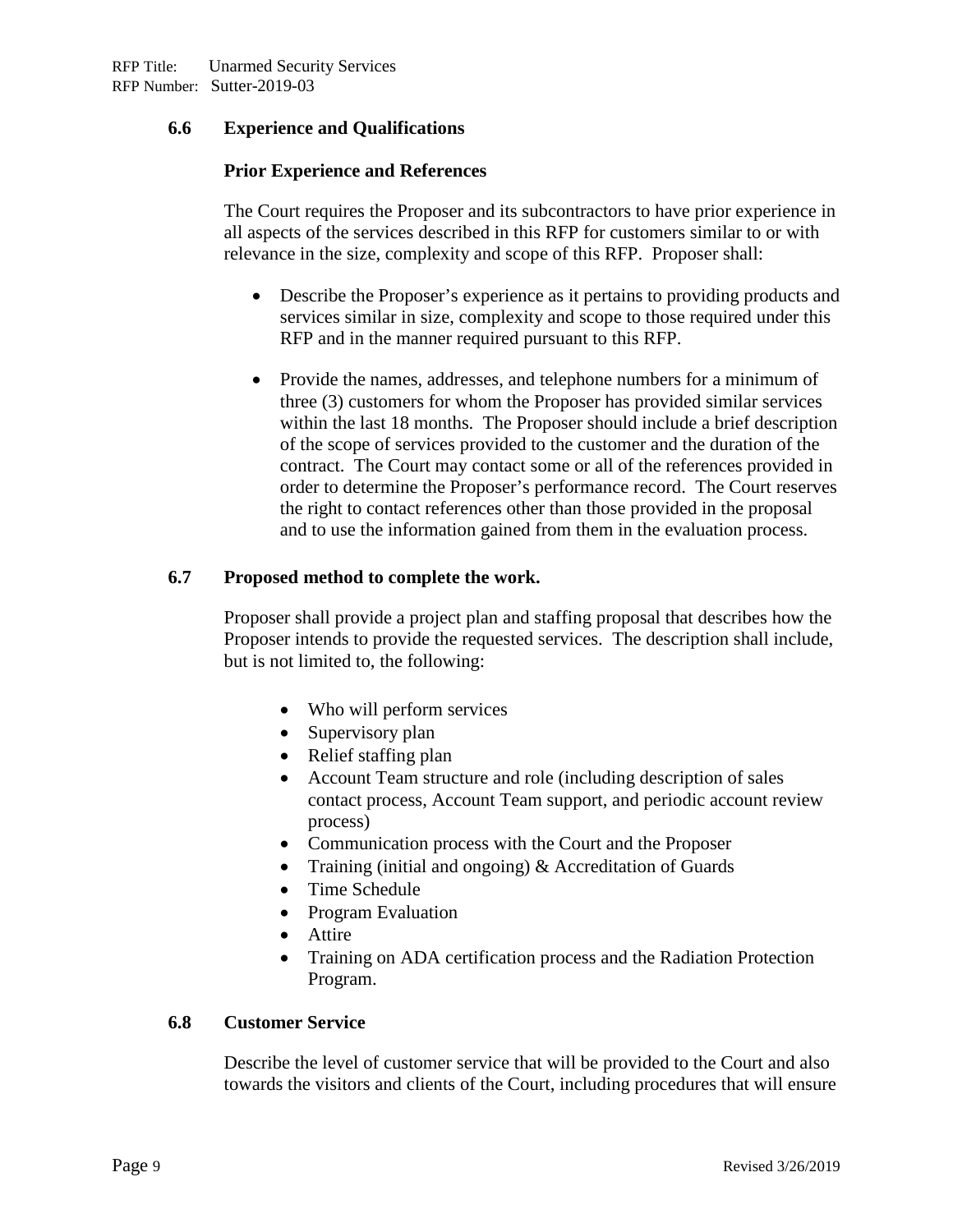consistency and problem escalation and resolution. The description should include, but is not limited to:

- Customer service organizational structure (both to Court and visitors of the Court)
- Contact process (phone, face to face, e-mail.)
- Issue resolution procedures
- Customer service training plan for staff (clinics, seminars, written material).

## **6.9 Reports**

Proposer shall describe the standard reports that are available to the Court. Include the type of report, the information provided in the report, the frequency of the report, and the process used to deliver the report Proposers are required to include a sampling of common reports.

## **6.10 Invoicing**

Proposer shall describe its invoicing process, including but not limited to the following:

- Description of proposer's billing system
- Availability of consolidated billing and process for consolidated billing
- Frequency of billing (weekly, monthly, etc.).
- Examples of invoices currently in use.
- Details by location and employee.

# **6.11 Required Forms**

- a. Cost Proposal Attachment 8 (sealed in a separate envelope)
- b. Acceptance of Terms and Conditions Attachment 3
- c. General Certifications Form Attachment 4
- d. Darfur Certification Attachment 5
- e. Payee Data Record Form Attachment 6
- f. Unruh and FEHA Certification Attachment 7

## **6.12 Acceptance of the Terms and Conditions.**

- i. On Attachment 3, the Proposer must check the appropriate box and sign the form. If the Proposer marks the second box, it must provide the required additional materials. An "exception" includes any addition, deletion, or other modification.
- ii. If exceptions are identified, the Proposer must also submit (a) a red-lined version of the Terms and Conditions that implements all proposed changes, and (b) a written explanation or rationale for each exception and/or proposed change.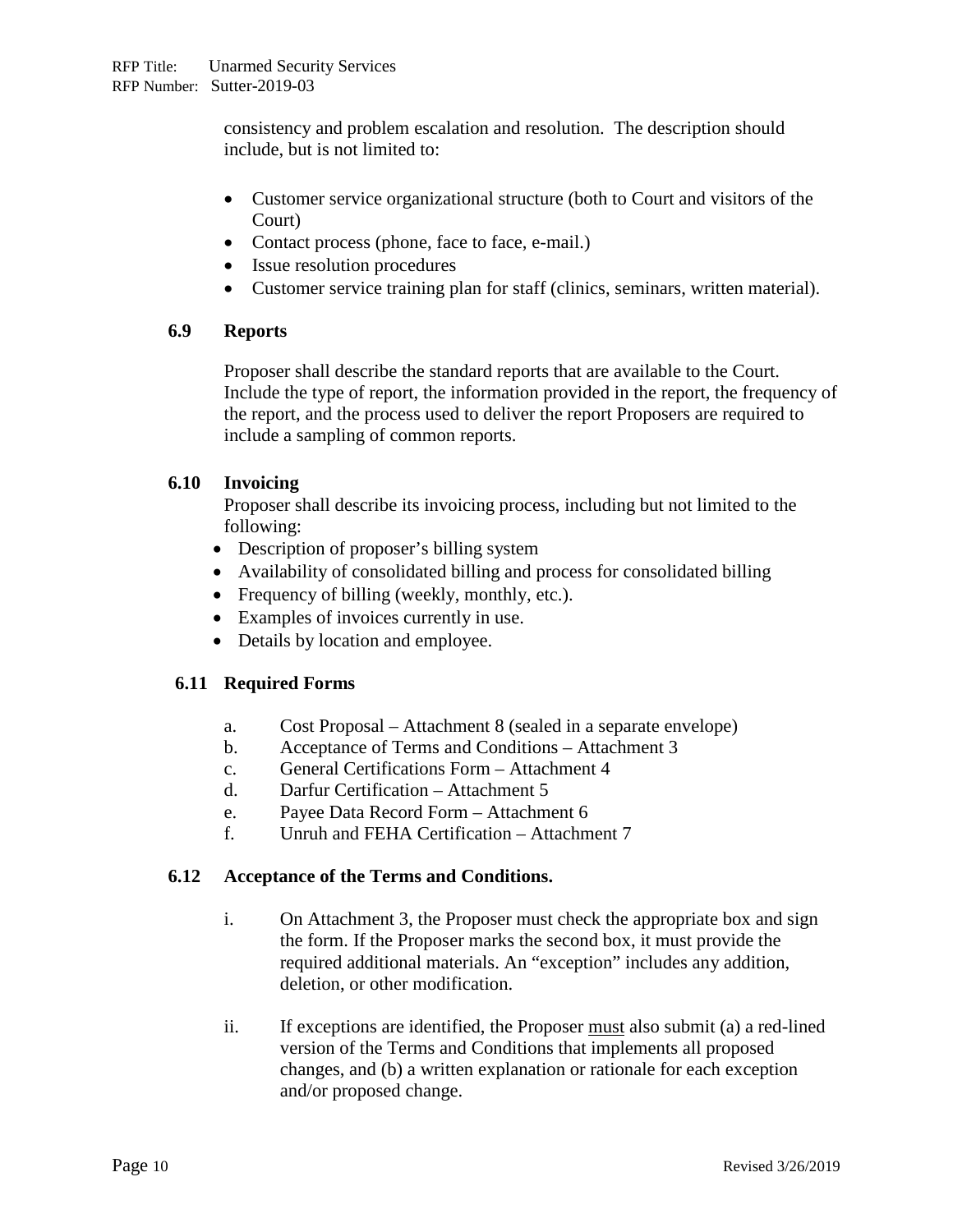## **6.13 Certifications, Attachments, and other requirements.**

- i. The Proposer must complete the General Certifications Form (Attachment 4), the Darfur Contracting Act Certification (Attachment 5), the Payee Data Record Form (Attachment 6), and the Unruh and FEHA Certification Form (Attachment 7), and submit the completed forms with its proposal.
- ii. If Proposer is a California corporation, limited liability company ("LLC"), limited partnership ("LP"), or limited liability partnership ("LLP"), proof that Proposer is in good standing in California. If Proposer is a foreign corporation, LLC, LP, or LLP, and Proposer conducts or will conduct (if awarded the contract) intrastate business in California, proof that Proposer is qualified to do business and in good standing in California. If Proposer is a foreign corporation, LLC, LP, or LLP, and Proposer does not (and will not if awarded the contract) conduct intrastate business in California, proof that Proposer is in good standing in its home jurisdiction.
- iii. Copies of the Proposer's (and any subcontractors') current business licenses, professional certifications, or other credentials.
- iv. Proof of financial solvency or stability (e.g., balance sheets and income statements for the last two years of business).
- **6.14 Cost Proposal.** The following information must be included in the cost proposal, Attachment 8.

An hourly rate for the Guards and any other hourly rates or fees that may apply.

**NOTE:** It is unlawful for any person engaged in business within this state to sell or use any article or product as a "loss leader" as defined in Section 17030 of the Business and Professions Code.

## **7.0 OFFER PERIOD**

A Proposer's proposal is an irrevocable offer for ninety (90) days following the proposal due date. In the event a final contract has not been awarded within this period, the Court reserves the right to negotiate extensions to this period.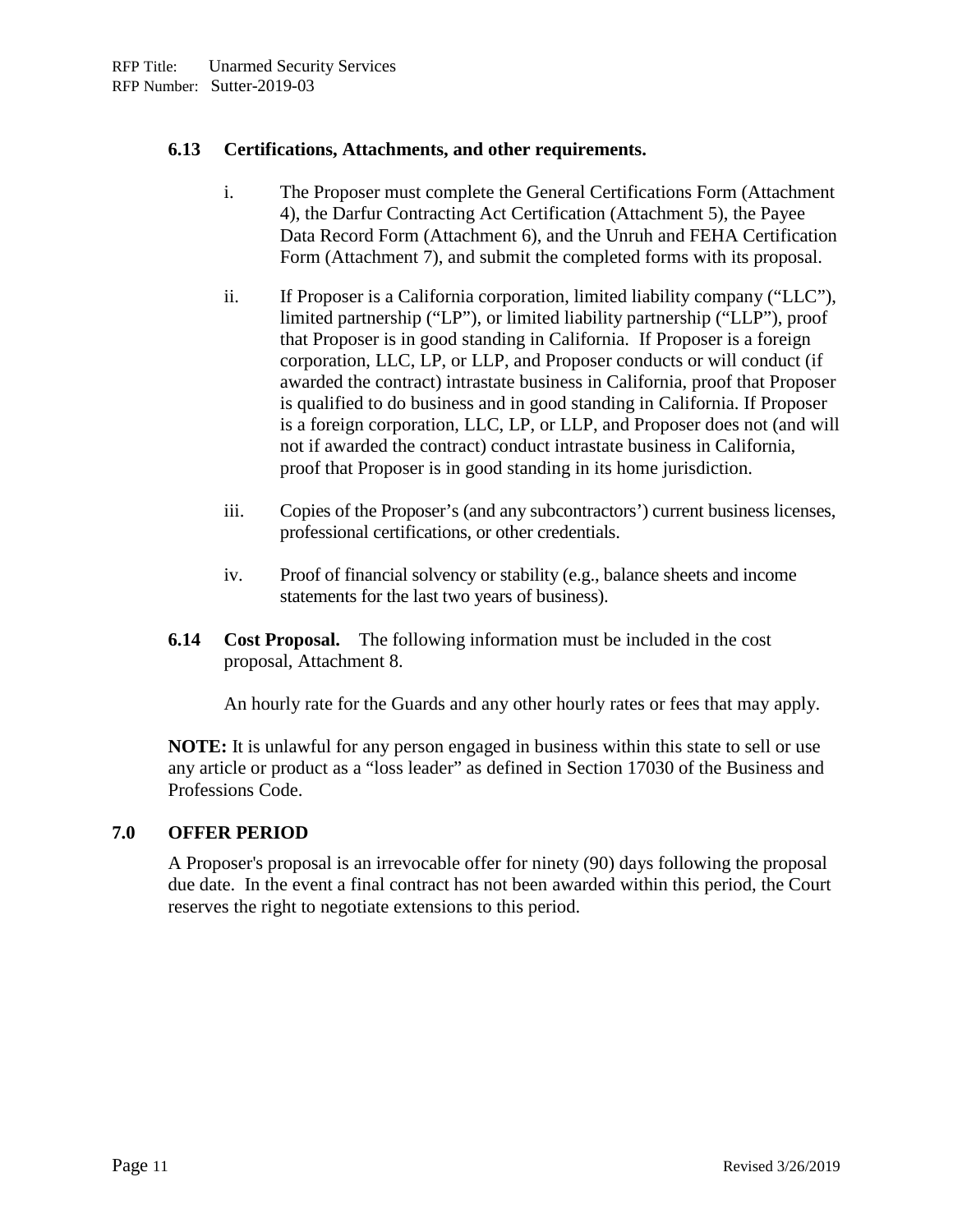## **8.0 EVALUATION OF PROPOSALS**

At the time proposals are opened, each proposal will be checked for the presence or absence of the required proposal contents.

The Court will evaluate the proposals on a 100 point scale using the criteria set forth in the table below. Award, if made, will be to the highest-scored proposal.

If a contract will be awarded, the Court will post an Intent to Award notice at [www.suttercourts.com.](http://sonoma.courts.ca.gov/info/purchasing)

| <b>CRITERION</b>                                                                                                  | <b>MAXIMUM NUMBER OF</b><br><b>POINTS</b> |
|-------------------------------------------------------------------------------------------------------------------|-------------------------------------------|
| <b>Experience and Capability</b>                                                                                  | 25                                        |
| <b>Staff Qualifications</b>                                                                                       | 20                                        |
| Plan for Providing the Requested Services                                                                         | 10                                        |
| <b>Business References</b>                                                                                        | 5                                         |
| Cost Proposal<br>The Cost Proposal will be evaluated on the<br>overall reasonableness of the prices<br>submitted. | 30                                        |
| Acceptance of the Terms and Conditions                                                                            | 5                                         |
| <b>DVBE</b> Incentive                                                                                             | 5                                         |

#### **9.0 INTERVIEWS**

The Court may conduct interviews with Proposers to clarify aspects set forth in their proposals or to assist in finalizing the ranking of top-ranked proposals. The interviews may be conducted in person or by phone. If conducted in person, interviews will likely be held at the Court's offices. The Court will not reimburse Proposers for any costs incurred in traveling to or from the interview location. The Court will notify eligible Proposers regarding interview arrangements.

The Court also reserves the right to request further clarification, where needed, to be able to conduct a fair and impartial solicitation.